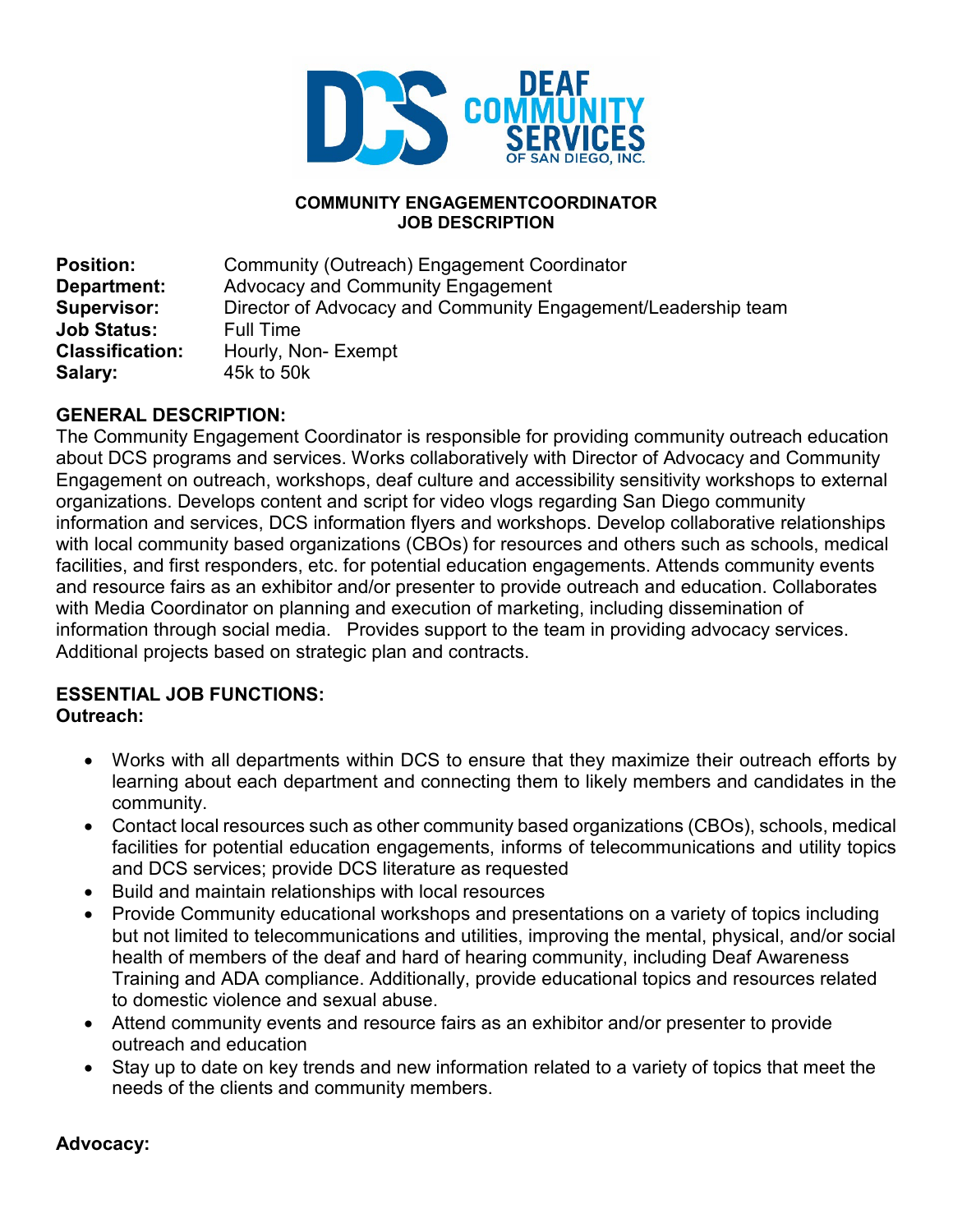- Assess client needs and develop service plans and strategies to assist in achieving their goals and obtain necessary services and resources.
- Provide direct case management and advocacy services to consumers in a variety of settings including but not limited to social security, HUD, medical, IEP, intimate partner violence and related topics and
- Conducts case management appointments, and records data of such appointments in the database.
- Teach, empower and inspire self-confidence and independent living skills
- Advocate for communication access, appropriate accommodations and cultural understanding. Advocate for self-empowerment and independence.
- Complete data entry and maintenance of required charts, reports and outcome measures
- Develop, coordinate and present self-advocacy and empowerment sessions and activities and workshops on a variety of topics relevant to the San Diego Deaf Community
- Maintain confidentiality and privacy standards in accordance with agency policies and applicable regulations and laws including HIPAA
- Develop and implement goals, objectives, policies, and procedures related to client support, including victim assistance, which reflect the mission, values, and needs of clients and the organization.

#### **Other:**

• Perform other duties as assigned

# **QUALIFICATIONS:**

# **Education:**

• Bachelor's degree in community outreach, community education, media/marketing, social work, counseling, rehabilitation, or related field,

# **Experience/Knowledge:**

- Minimum of two years' experience providing outreach/engagement work advocacy, or similar preferably in a social service setting with Deaf and Hard of Hearing population.
- Thorough familiarity with Deaf Culture and knowledge about Deaf, Hard of Hearing, DeafBlind and Late Deafened people.

# **Skills:**

- Fluent in American Sign Language and ability to adapt to various signing styles of community members
- Detail oriented and strong organizational skills
- Foster creativity in developing ideas for content development, video production, and resourcesharing.
- Self-initiative and thrive to meet demanding deadlines
- Experience in public presentations

# **Other Qualifications:**

- Possesses excellent computer skills utilizing word processing, email, calendar, spreadsheet, PowerPoint and database applications
- Must possess reliable transportation and be able to attend off-site activities regularly